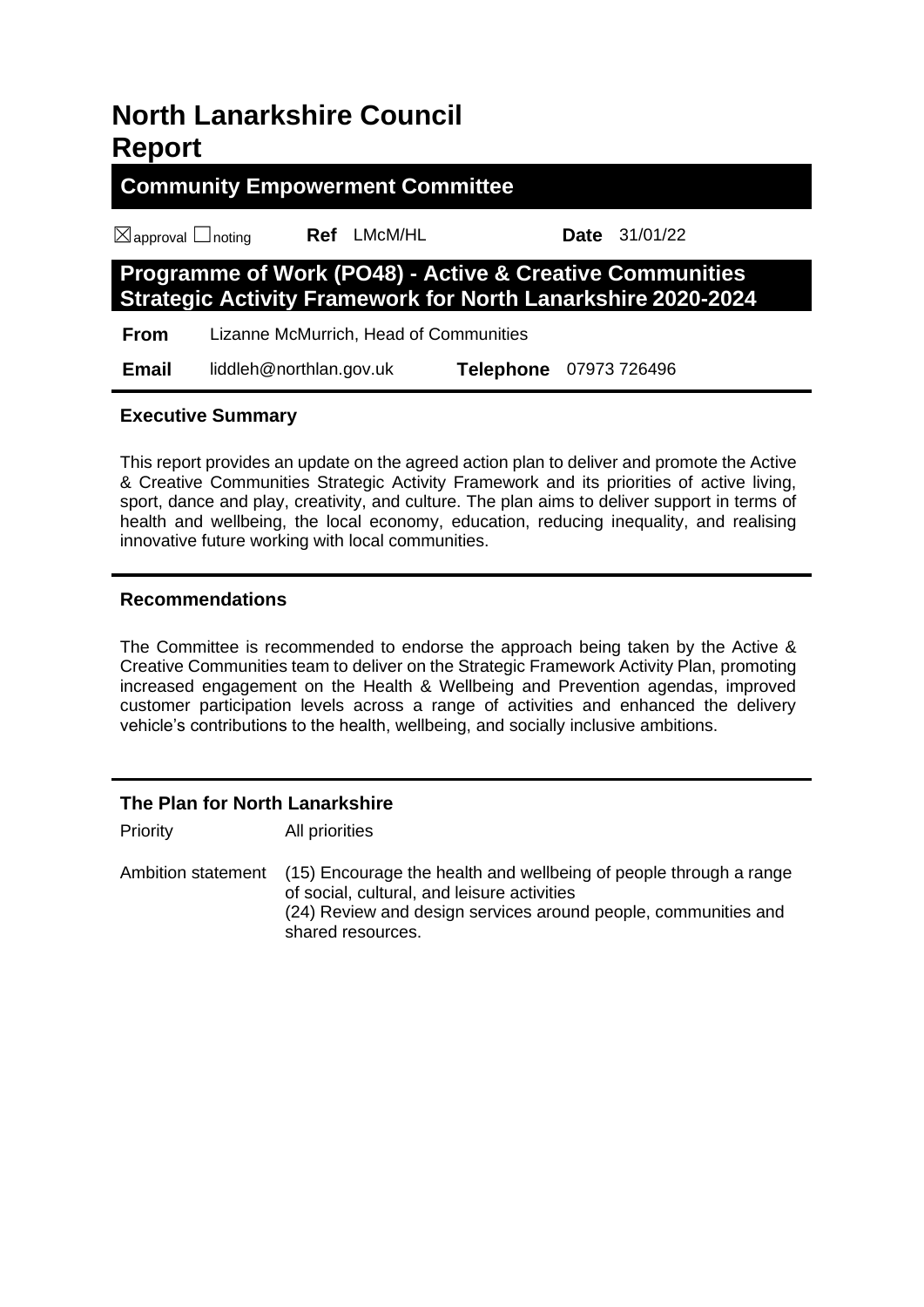### **1. Background**

- 1.1 At its meeting of 24 August 2020, the Community Empowerment Committee gave approved ActiveNL, North Lanarkshire's Physical Activity Framework. On 23 August 2021, Committee approved the associated action plan, agreeing at that time to rename this programme of work as the Active & Creative Communities Strategic Activity Framework to better reflect the broader priorities and actions within following the insourcing of culture and leisure services in April 2021 and the combined priorities of the new Active & Creative Communities team.
- 1.2 In addition to the originally agreed priorities of active living, sport, dance and play, the new comprehensive action plan also includes the priority of creativity and culture, reflecting a broader approach to supporting wellbeing.

#### **2. Report**

- 2.1 The Strategic Activity Framework was developed within the context initially established in 2018 when Council officers, sportscotland and representatives from the then North Lanarkshire Leisure Limited, CultureNL Limited, and Community Planning Partners began initial discussions on the approach to establishing a strategic framework for sport and physical activity.
- 2.2 The insourcing of culture, sport and leisure services from 1 April 2021, under the new, focussed and integrated Active & Creative Communities (ACC) team has provided an opportunity to consider the actions needed to improve health and wellbeing in its broadest sense. While the physical activity challenges in North Lanarkshire are well understood, the balance of physical and cultural activities bring well documented benefits in improving the health of our communities.
- 2.3 Appendix One provides an update on progress to date in each of the 5 priority areas. Ongoing restrictions related to COVID 19 have made some actions difficult to achieve – this is reflected where appropriate. However, opportunities arising from external funding have also allowed acceleration of some actions. Highlights over the first 9 months of Active & Creative Communities include:
	- launch of the Active 65 membership which offers one year access to all sports facilities for £50 for those aged 65 and over;
	- launch of Active Teen, which offers free access to the gym for 11-15 year olds from Monday to Friday. Analysis of weekly numbers shows many young people attending on Friday afternoons as part of their Future Friday option;
	- encouraging return of the public entertainment programme, with higher than expected support from the public to attend musical, comedy and theatre events. Our schedule for 2022 (subject to any additional COVID restrictions) will continue to offer a varied and diverse programme of events; and
	- opening of the new Cumbernauld Theatre. The council is working in partnership with Cumbernauld Theatre Trust to offer a cultural and community hub, providing a varied and quality cultural programme and support to the creative industries.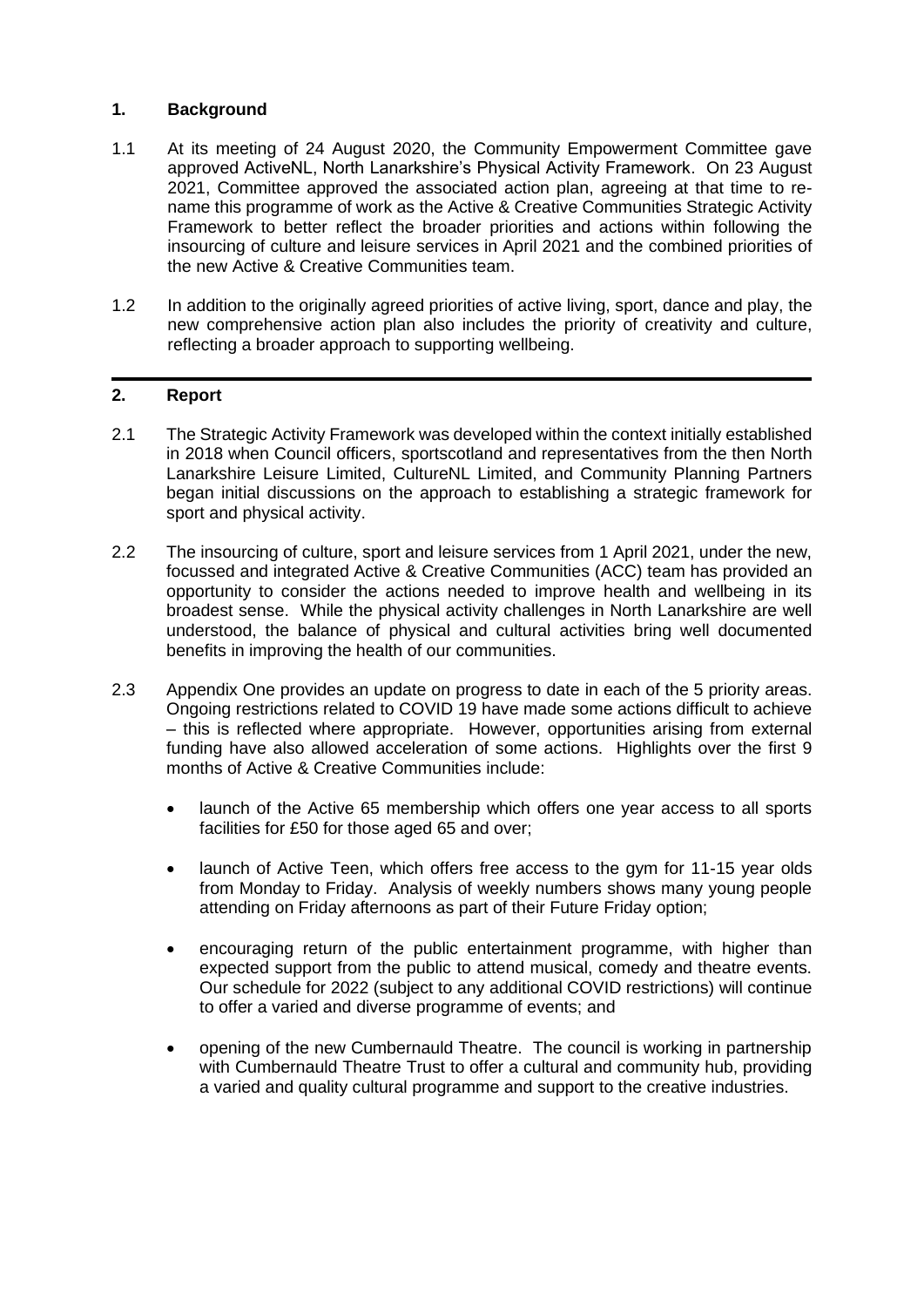- 2.4 The team is currently working on two exciting new projects which, subject to approval of funding, will offer further possibilities for the communities of North Lanarkshire. Firstly, the Summerlee Masterplan which will see redevelopment of the open space, enhancement of the tram facilities and the creation of a new heritage row, offering space for local business start-ups, an enhanced visitor experience and provide further job opportunities for local people. Secondly, the development of a hi-tech inclusive digital environment within Motherwell library that is accessible to local community groups, businesses, schools and individuals. A space that encourages innovation and effective learning experiences and supports basic to advanced digital skills development approaches. Once the outcome of these funding applications are known, further details will be provided to Committee.
- 2.5 As was originally highlighted to Committee, the council's ongoing partnership with other key stakeholders is key to the delivery of the Strategic Framework. In addition to continued close working with internal colleagues, ACC continue to meet regularly with NHS Lanarkshire Health Improvement team, Sportscotland, the Scottish Football Association and representatives from local community groups and clubs.
- 2.6 Looking ahead to the Programme of Work (POW) for 2022/23, it is recognised that many actions within the current plan will continue, but an opportunity will be taken to refresh plans for next year, with a further update to be provided to Committee in due course. Additional POW actions will continue to reinforce the overall aims of the Strategic Framework while promoting nationally agreed priorities as set out in the Culture Strategy for Scotland and sportscotland's Sport for Life strategy.

#### **3. Public Sector Equality Duty and Fairer Scotland Duty**

- 3.1 Fairer Scotland Duty
- 3.1.1 As the project develops, consideration will be given to the potential for socio-economic impact resulting from the proposals contained within this report. Input from the community on the direction of service development will continue to be sought throughout.
- 3.2 Equality Impact Assessment
- 3.2.1 An Equality Impact Assessment will be required for the developed options informed by the community engagement referred to in section 3.1 of this report.

#### **4. Impact**

#### 4.1 **Financial impact**

4.1.1 The services to be delivered will be within the available revenue and capital cost envelope. The Framework will guide future spend.

#### 4.2 **HR policy / Legislative impact**

4.2.1 None specifically linked to the Framework.

#### 4.3 **Technology / Digital impact**

4.3.1 None specifically linked to the Framework.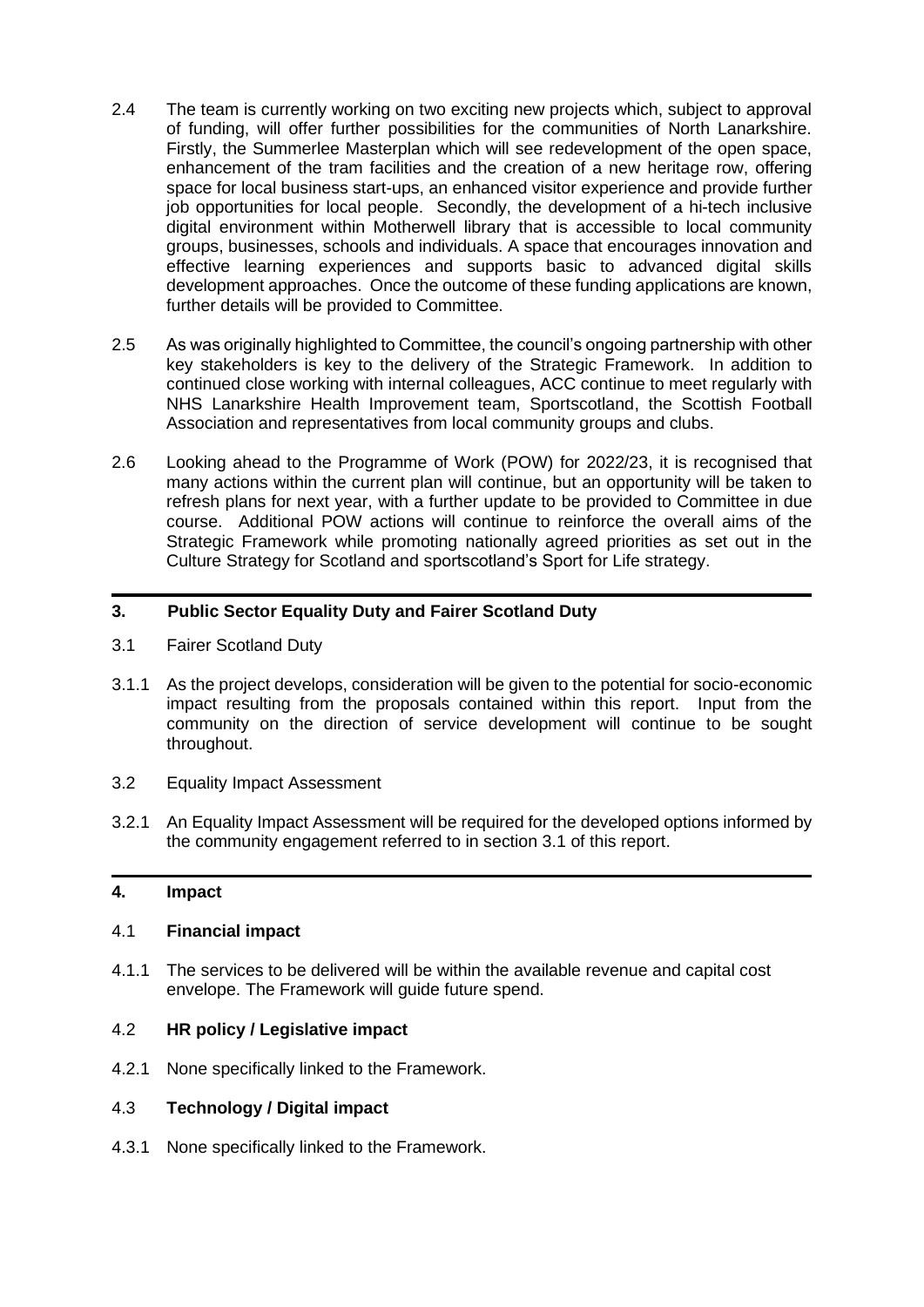#### 4.4 **Environmental Impact**

- 4.4.1 The strategic objectives and priorities set out within the Framework recognise the importance of the environment within which physical activity takes place and make the appropriate links to other key strategies, such as the Open Space Strategy, Parks master planning and active travel . Specific environmental impacts are indicated in the following Framework objectives:
	- support and promote green health programmes;
	- increase the levels of active travel to work or education; and
	- develop active environments across North Lanarkshire in a sustainable way to provide equity of access to North Lanarkshire citizens.

#### 4.5 **Communications impact**

4.5.1 The Framework and action plan will continue to be shared with communities and stakeholders as part of the drive to increase overall physical activity levels in North Lanarkshire by 6.15% by 2030.

#### 4.6 **Risk Impact**

4.6.1 Ongoing risk reviews will be carried out on the action plans for delivery in accordance with the Council's project management process, and the associated risk register kept updated.

#### **5. Measures of success**

- 5.1 Increase overall physical activity levels in North Lanarkshire by 6.15% by 2030.
- 5.2 A broad range of activities to support the development and maintenance of positive physical and mental health among the communities of North Lanarkshire.

#### **6. Supporting Documents**

6.1 Appendix 1 – Active & Creative Communities Strategic Activity Framework for North Lanarkshire 2020-2024 – Action Plan Update at Jan 2022

Ly redund

**Lizanne McMurrich Head of Communities**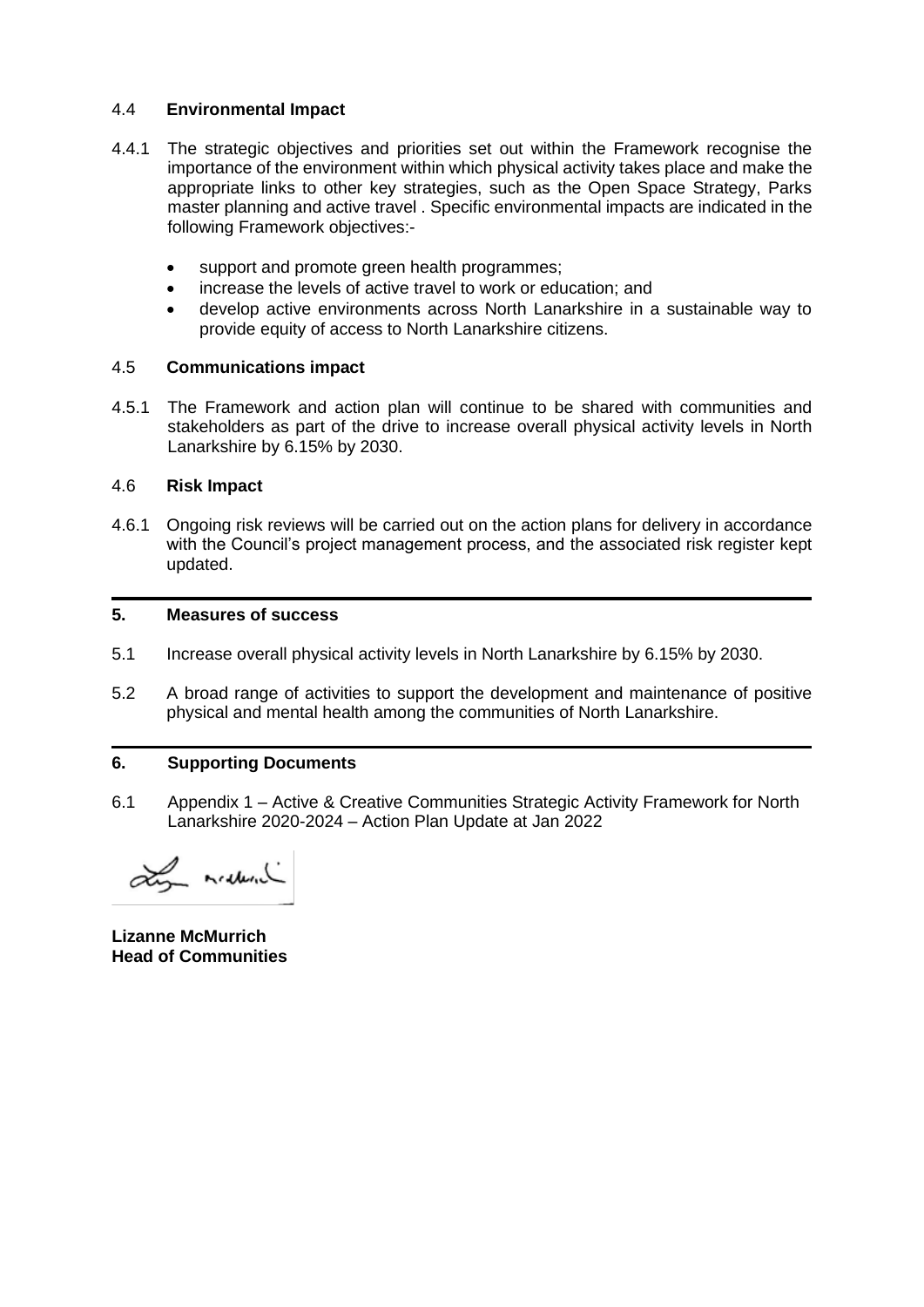# **Active & Creative Communities Strategic Activity Framework for North Lanarkshire 2020-2024 - Action Plan Update at Jan 2022**

|     | <b>Action</b>                                                                                                                                                                                                                                               | <b>Outcome</b>                                                                                                                                                                                                        | <b>Progress to Date</b>                                                                                                                                                                                                                                                                                                                          |
|-----|-------------------------------------------------------------------------------------------------------------------------------------------------------------------------------------------------------------------------------------------------------------|-----------------------------------------------------------------------------------------------------------------------------------------------------------------------------------------------------------------------|--------------------------------------------------------------------------------------------------------------------------------------------------------------------------------------------------------------------------------------------------------------------------------------------------------------------------------------------------|
|     |                                                                                                                                                                                                                                                             |                                                                                                                                                                                                                       | Active Living - incorporating physical activity into their daily routines through simple changes, for example by cycling or walking to work or                                                                                                                                                                                                   |
|     | school, taking the stairs more, active gardening and work around the home. This will include providing opportunities to help people to<br>better manage their health in a community setting, encourage socialisation and improved wellbeing.                |                                                                                                                                                                                                                       |                                                                                                                                                                                                                                                                                                                                                  |
| 1.1 | Extend the Weigh to Go Product to target<br>specific low participant groups.<br>Targeted initiatives to encourage                                                                                                                                           | Increase the number of men participating<br>$\bullet$<br>in weight management programmes.<br>Increase the number of BME participants<br>on weight management programmes.                                              | 4 new pre- and post-natal projects launching for<br>Weigh to Go new mums.<br>New class aimed at male Weight to Go participants                                                                                                                                                                                                                   |
|     | increased participation using focussed<br>communication strategies, engaging with a<br>range of community groups to understand<br>and respond to perceived barriers.                                                                                        | Increase number of pre/post-natal<br>activities available.                                                                                                                                                            | - this will be held at the Aquatec when it re-opens.<br>Aim to increase the number of male participants<br>which currently stands at just 8%.                                                                                                                                                                                                    |
| 1.2 | Create a bespoke walks programme with<br>Get Walking Lanarkshire to integrate<br>walking programmes more fully with NL<br>specialist health customer base.                                                                                                  | Increased physical activity.<br>Link to other Programme of Work<br>activities.                                                                                                                                        | Bid made to Scotland Loves Local to support launch<br>was unsuccessful - currently exploring other<br>options.<br>Launching specialist health Nordic Walking training<br>programme - January 2021.                                                                                                                                               |
| 1.3 | Link with NHS (Rehabilitation Teams) to<br>establish use of NLC venues for<br>rehabilitation services on a service level<br>agreement basis.                                                                                                                | Bridging a gap between clinical setting<br>and community-based activity. Integrated<br>approach to encouraging physical activity.<br>Reducing pressure on space in hospitals.                                         | Initial discussion with the Adult Child and Weight<br>Management Team and 50% discount at off peak<br>periods agreed for future bookings linked to the<br>programme.                                                                                                                                                                             |
|     |                                                                                                                                                                                                                                                             |                                                                                                                                                                                                                       | Current NHS services already being delivered with in<br>partnership in NLC Leisure Facilities include:-<br>Pulmonary Rehabilitation Classes, Adult and Child<br>Healthy Weight Programmes, NHS Circ-8 Classes<br>for Young People with Disabilities, Diabetes Clinics<br>at Time Capsule and Wishaw, Maternal Infant<br>Weight Clinics at Wishaw |
| 1.4 | Extend range of Active Health (Specialist<br>Health Classes) being delivered in local<br>community settings to include<br>libraries/community halls. This will include<br>Gentle Movement/Chair exercises in<br>libraries with appropriate space available. | Increase local access to activity for NLC<br>$\bullet$<br>residents<br>Ideal for those with long term conditions,<br>cancer or with mobility issues could<br>improve their health and mobility by<br>attending these. | Pilot programme for 3 new classes for individuals<br>affected by Parkinson's disease commencing from<br>1st Feb 2022. Training complete with Specialist<br>Health Team in November 2021. One session being<br>piloted in a Community Centre setting.                                                                                             |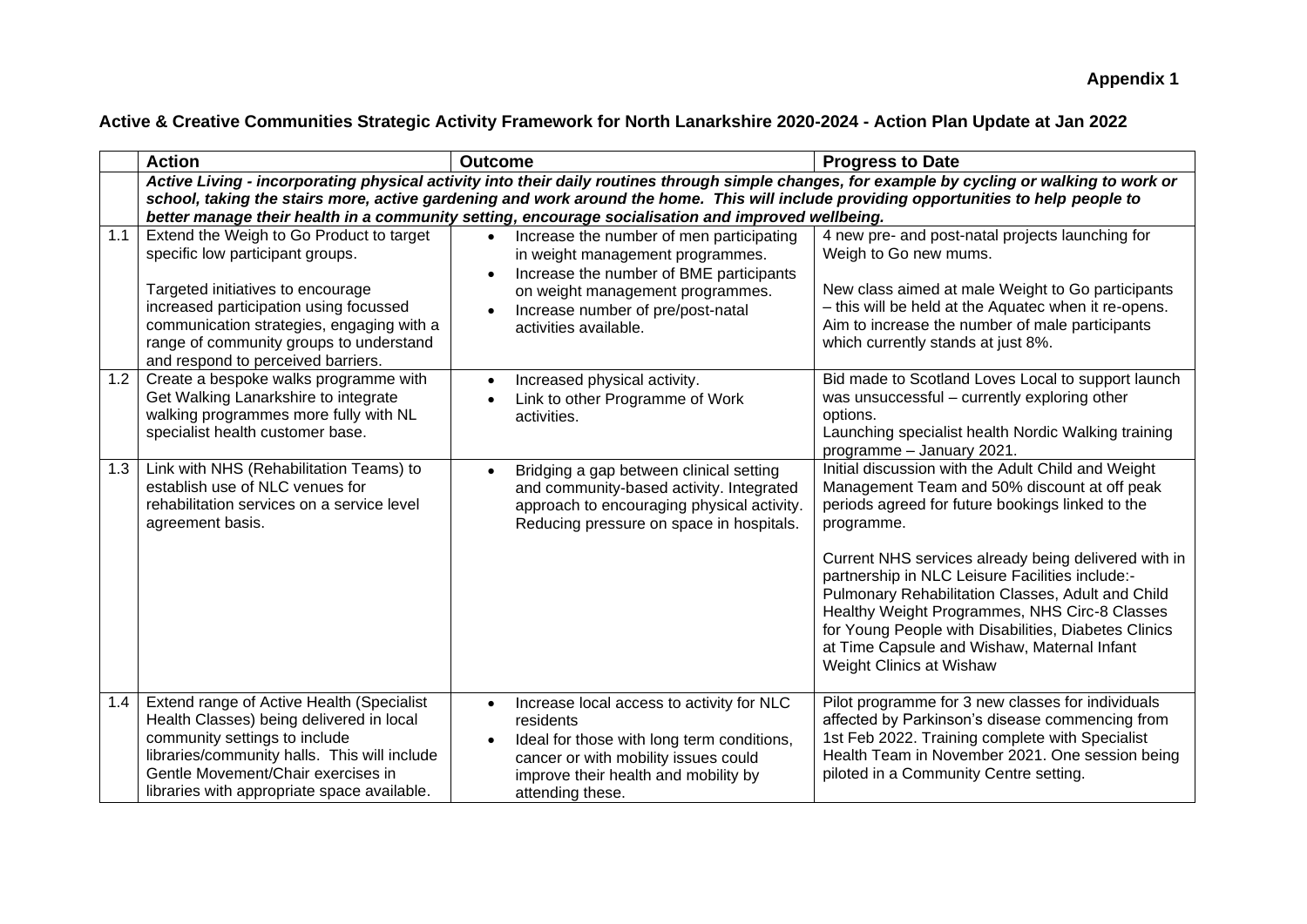|     | <b>Action</b>                                                                                                                                                                                                                                                                                 | <b>Outcome</b>                                                                                                                                                                                                                                    | <b>Progress to Date</b>                                                                                                                                                                                                                                                                                                                                    |
|-----|-----------------------------------------------------------------------------------------------------------------------------------------------------------------------------------------------------------------------------------------------------------------------------------------------|---------------------------------------------------------------------------------------------------------------------------------------------------------------------------------------------------------------------------------------------------|------------------------------------------------------------------------------------------------------------------------------------------------------------------------------------------------------------------------------------------------------------------------------------------------------------------------------------------------------------|
|     |                                                                                                                                                                                                                                                                                               |                                                                                                                                                                                                                                                   | Escape Pain (For Knee/Hip Arthritis suffers) new<br>programme being delivered in partnership with MSK<br>Physiotherapy Team from NHS Lanarkshire which<br>could be Community Centre based following pilot<br>programme.<br>Training Programme for volunteers complete but still<br>to be delivered - awaiting volunteer recruitment<br>programme to start. |
| 1.5 | Facilitating access to archives and local<br>studies materials. This service is already<br>available, but work is underway to improve<br>accessibility across a range of local<br>settings.<br>Interest in family/local history has<br>increased significantly during the lockdown<br>period. | Carrying out research in person<br>encourages active living and creates<br>opportunities to meet new people and feel<br>part of the community.<br>Genealogy and local history research<br>engender a sense of belonging and<br>wellbeing.         | Ongoing - service operated on appointment only<br>during the recovery period - this approach has now<br>been removed and the public have the benefit of<br>open access to our records.<br>Increased use of social media to promote archive<br>services and promote family history stories - this<br>continues to generate interest in local history.       |
| 1.6 | Providing cultural learning opportunities<br>(talks, courses, tours). This will include<br>development of local heritage trail leaflets.                                                                                                                                                      | Attending events in person and online<br>creates opportunities to meet new people<br>and feel part of the wider community.<br>Walking the heritage trails encourages<br>active living and creates opportunities to<br>feel part of the community. | Limited progress made - this will carry forward into<br>the action plan for 22/23.                                                                                                                                                                                                                                                                         |
| 1.7 | Book Blether - face to face (or online)<br>book club. Work with colleagues to<br>identify groups that may benefit from<br>increased socialisation.                                                                                                                                            | Improved mental health and wellbeing<br>through socialisation.<br>Safe space to discuss (through books)<br>any issues or themes that arise.                                                                                                       | Number of online and group activities have been<br>held to support Book Blether. Growing interest from<br>new participants.<br>We have been using social media to promote<br>services provided by the library and highlight<br>connections with local authors. Leading<br>question/answer sessions online to stimulate<br>discussion.                      |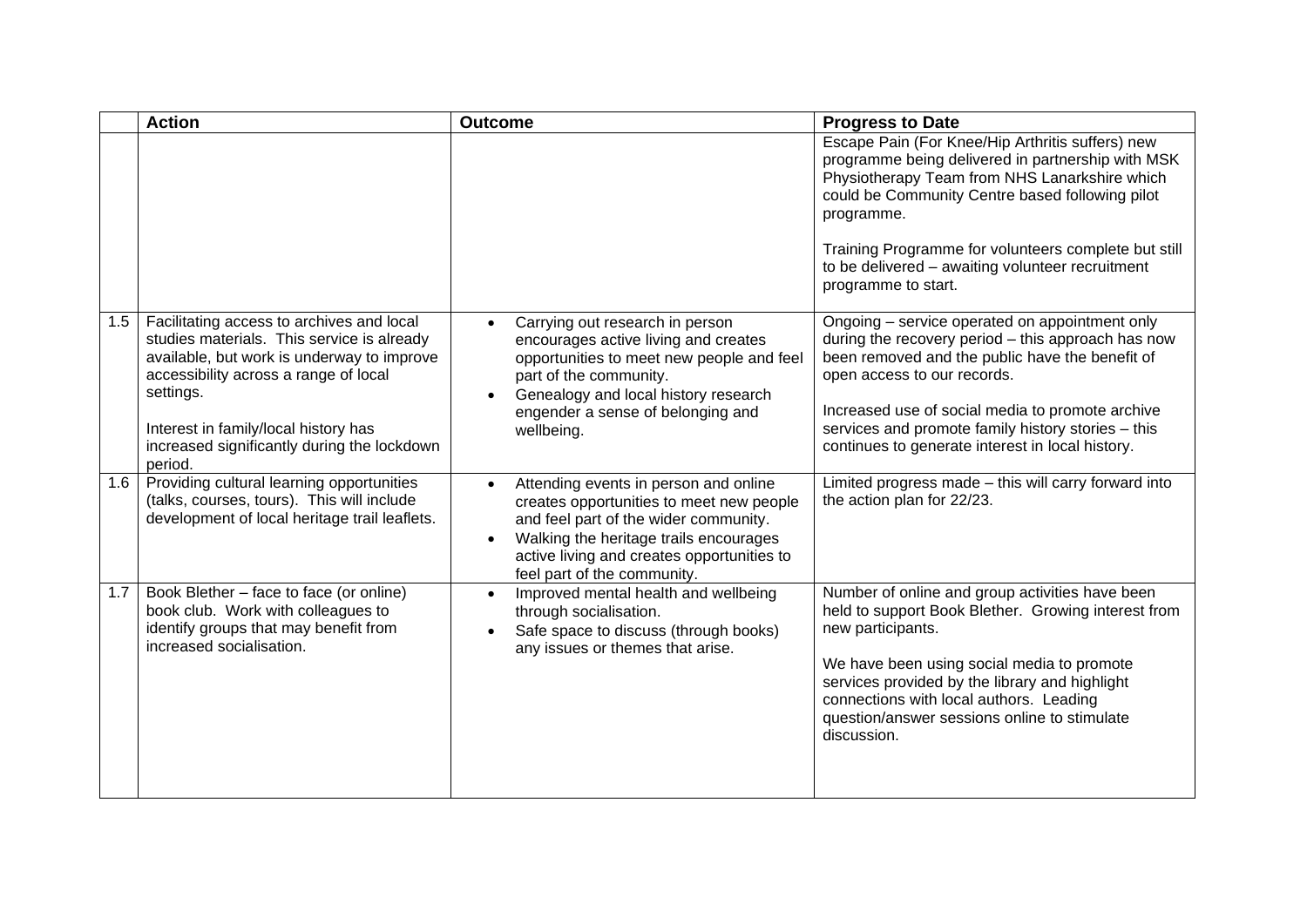|     | <b>Action</b>                                                                                                                                                                                                                                                                       | <b>Outcome</b>                                                                                                                                                                                                                                                              | <b>Progress to Date</b>                                                                                                                                                                                                                                                                                                                                                                                                                                                                                                                                                                                                                                                         |  |  |
|-----|-------------------------------------------------------------------------------------------------------------------------------------------------------------------------------------------------------------------------------------------------------------------------------------|-----------------------------------------------------------------------------------------------------------------------------------------------------------------------------------------------------------------------------------------------------------------------------|---------------------------------------------------------------------------------------------------------------------------------------------------------------------------------------------------------------------------------------------------------------------------------------------------------------------------------------------------------------------------------------------------------------------------------------------------------------------------------------------------------------------------------------------------------------------------------------------------------------------------------------------------------------------------------|--|--|
|     | Sport - As well as improving overall physical fitness, sport can empower, inspire and motivate participants. It can provide pathways to professional                                                                                                                                |                                                                                                                                                                                                                                                                             |                                                                                                                                                                                                                                                                                                                                                                                                                                                                                                                                                                                                                                                                                 |  |  |
| 2.1 | Review ACC activity programme to allow<br>children to access and participate without<br>barriers in physical activity for at least up<br>to one hour per day. Ensure services and<br>programme are accessible to young<br>people living in poverty throughout North<br>Lanarkshire. | level and opportunities to develop lifelong engagement as well as opportunities for volunteering.<br>Improved physical activity levels.<br>$\bullet$<br>Diverse programme which offers<br>$\bullet$<br>opportunity for structured and informal<br>physical activity levels. | Over 750 young people across Lanarkshire<br>participate on a weekly basis at Ravenscraig. There<br>was no structured football provision throughout<br>lockdown.<br>Return to playing games and training has allowed<br>young people to be more physically active and<br>increases amount of time outdoors being active in<br>safe environments thus reducing time spent on<br>consoles and iPads whilst maintaining structured<br>daily lifestyles and more regular sleeping patterns.<br>Working closely with CLD on support to young<br>people.                                                                                                                               |  |  |
| 2.2 | Review membership scheme for ActiveNL<br>users - ensuring the offering is affordable<br>and competitive to encourage increased<br>usage of our sporting and leisure facilities<br>for all groups.                                                                                   | Increased user numbers.<br>Increased physical activity levels.<br>Seek to remove barriers to participation.                                                                                                                                                                 | Currently reviewing overall pricing structure to both<br>offer simplified options for customers and encourage<br>increased participation across all areas. However,<br>Usage figures have risen since from P8 2020/21 =<br>172,919 to 2021/2022 = 227,348 indicating a<br>23.94% recovery rate.<br>To ensure customers have a positive experience in<br>our venues and provide the opportunity to address<br>areas of concern, we continue to undertake quarterly<br>customer surveys - this is complemented by the<br>council's CRM system.<br>Development of a comprehensive Customer Service<br>Strategy for Active & Creative Communities will take<br>place in early 2022. |  |  |
| 2.3 | Continue to support the development of<br>local leagues and clubs to meet their<br>needs within North Lanarkshire. This will<br>include influencing and supporting new<br>and existing partners, both locally and                                                                   | Supporting club development helps to<br>create pathways for the ongoing<br>development of sporting activity.<br>Working with governing bodies allows the<br>council to access available funding and                                                                         | On a daily basis, the ACC teamwork with local clubs<br>to facilitate access to facilities or to support local<br>initiatives wherever possible.                                                                                                                                                                                                                                                                                                                                                                                                                                                                                                                                 |  |  |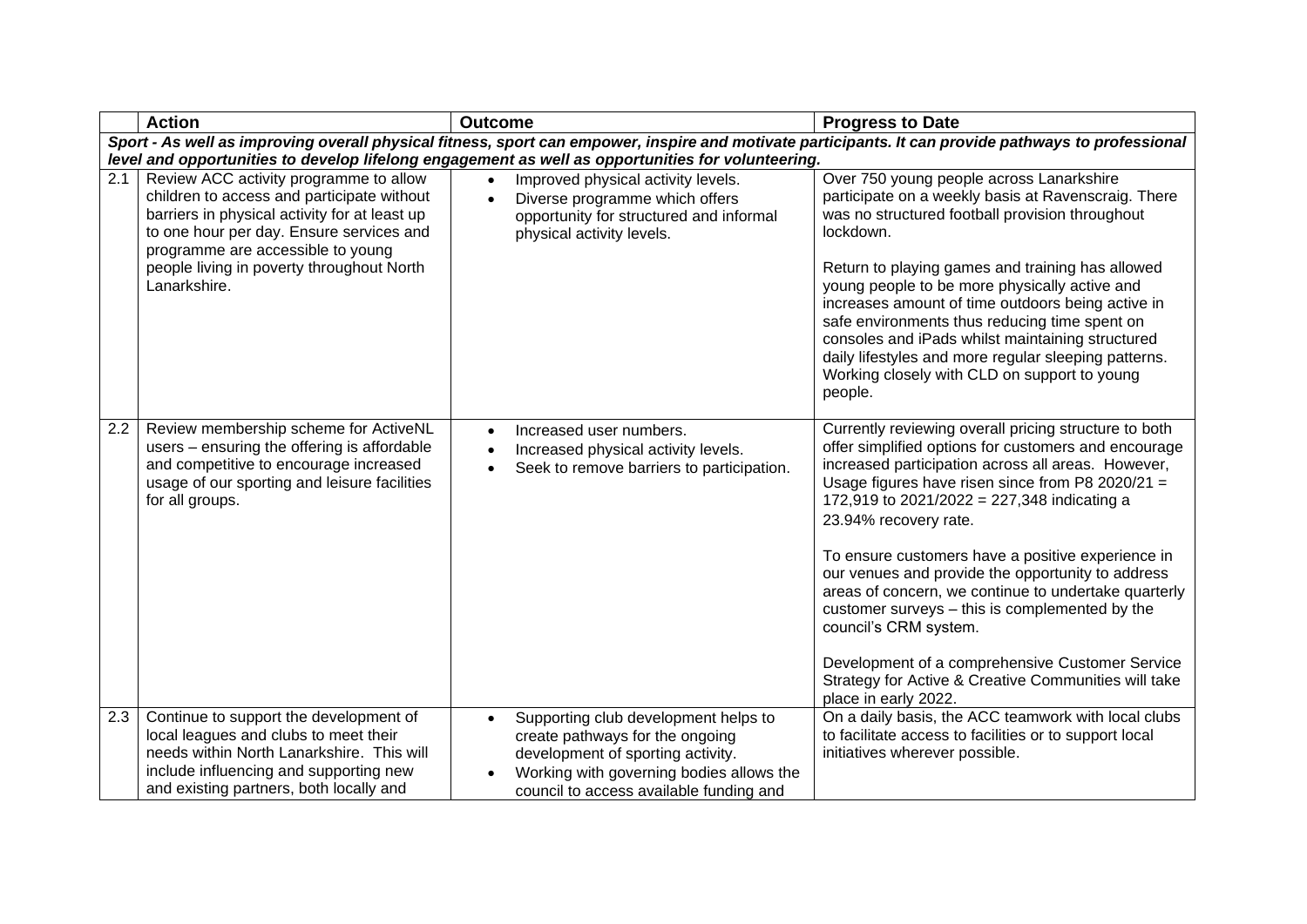|     | <b>Action</b>                                                                                                                                                                             | <b>Outcome</b>                                                                                                                                                                                                                                                                                                                                                                       | <b>Progress to Date</b>                                                                                                                                                                                                                                                                                                                                                                                                                                                                                                                                                                                                                                                                                                                                                                                                                                                                                                                                                                                                                                                                                                                                                                                                                                                                                                                                                                         |
|-----|-------------------------------------------------------------------------------------------------------------------------------------------------------------------------------------------|--------------------------------------------------------------------------------------------------------------------------------------------------------------------------------------------------------------------------------------------------------------------------------------------------------------------------------------------------------------------------------------|-------------------------------------------------------------------------------------------------------------------------------------------------------------------------------------------------------------------------------------------------------------------------------------------------------------------------------------------------------------------------------------------------------------------------------------------------------------------------------------------------------------------------------------------------------------------------------------------------------------------------------------------------------------------------------------------------------------------------------------------------------------------------------------------------------------------------------------------------------------------------------------------------------------------------------------------------------------------------------------------------------------------------------------------------------------------------------------------------------------------------------------------------------------------------------------------------------------------------------------------------------------------------------------------------------------------------------------------------------------------------------------------------|
|     | nationally, to ensure that strategic plans<br>and policy positively reflect the role that<br>physical activity and sport can play to<br>improve health and strengthen our<br>communities. | ensure fit for purpose facilities for the<br>whole community.                                                                                                                                                                                                                                                                                                                        | We meet regularly with Sportscotland, now in<br>conjunction with colleagues in Education & Families<br>and more recently with the SFA. The SFA are<br>proving to be an excellent source of advice in the<br>production of the forthcoming Sports Pitch Strategy<br>- project now underway.                                                                                                                                                                                                                                                                                                                                                                                                                                                                                                                                                                                                                                                                                                                                                                                                                                                                                                                                                                                                                                                                                                      |
| 2.4 | Continue to deliver and develop inclusion<br>projects such as Friday Night Project,<br>Saturday Sportscene and Street Soccer                                                              | Successful delivery of all inclusion and<br>$\bullet$<br>diversionary projects in partnership with<br>CL&D and the Health Improvement teams<br>throughout Lanarkshire.<br>Increased participation within projects at<br>all 8 venues across NL by providing<br>young people with the opportunity to<br>engage in free sports and physical activity<br>whilst engaging in youth work. | Over 700 young people attend our projects on<br>weekly basis across 9 venues. The young people in<br>attendance have an opportunity to participate in a<br>safe environment and try new activities such as<br>football, badminton, basketball, netball, dance and<br>swimming. As the programme is free this results in<br>participants being more physically active, increased<br>fitness levels and opportunity to meet and make new<br>friends. This removes any financial barriers and<br>allows young people from low-income families the<br>opportunity to participate in sport.<br>All staff are trained on various topics such as<br>alcohol, drugs and smoking to allow them to educate<br>young people on positive life choices as well as<br>having the opportunity to speak to coaches if they<br>have any concerns or questions on current topics or<br>issues they are facing.<br>Street Soccer - This programme helps remove any<br>barriers for young people accessing football in a fun,<br>safe and structured environment. The project is<br>transported throughout North Lanarkshire allowing<br>young people in potentially deprived areas the<br>opportunity to play football in our custom-built<br>football arena.<br>The project is delivered in partnership with CL&D<br>and NHS Health Improvement Teams and targets<br>specific groups of young people and give the |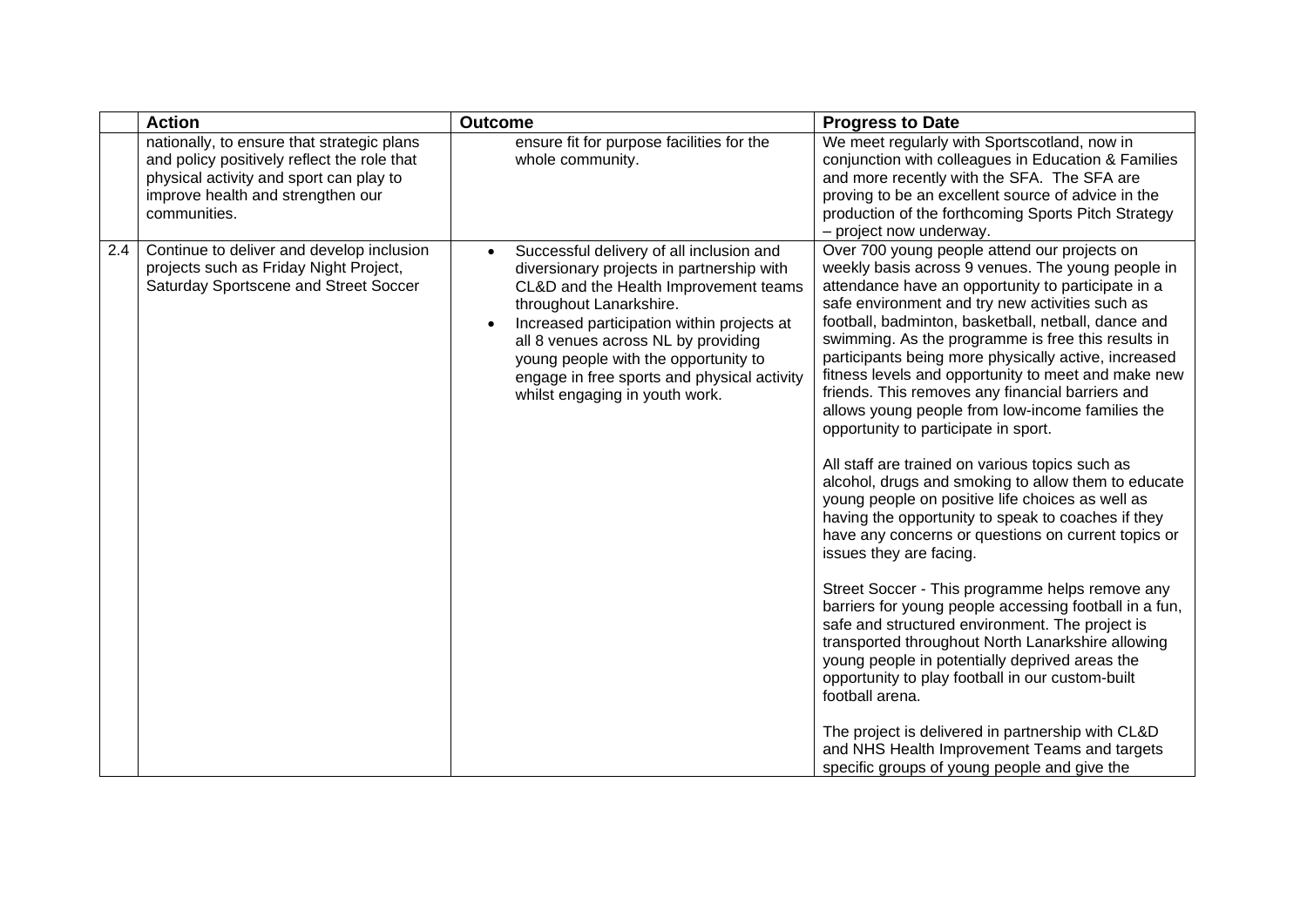|     | <b>Action</b>                                                                                                                                                                                                                        | <b>Outcome</b>                                                                                                                                                                                                                        | <b>Progress to Date</b>                                                                                                                                                                                                                                                                                                                                                                                                                                             |
|-----|--------------------------------------------------------------------------------------------------------------------------------------------------------------------------------------------------------------------------------------|---------------------------------------------------------------------------------------------------------------------------------------------------------------------------------------------------------------------------------------|---------------------------------------------------------------------------------------------------------------------------------------------------------------------------------------------------------------------------------------------------------------------------------------------------------------------------------------------------------------------------------------------------------------------------------------------------------------------|
|     |                                                                                                                                                                                                                                      |                                                                                                                                                                                                                                       | opportunity to make better life choices and increase<br>physical activity through NL.                                                                                                                                                                                                                                                                                                                                                                               |
| 2.5 | Increased opportunities for men and<br>women to participate in walking football<br>and Kickstart programme (this programme<br>provides opportunities for those recovering<br>from mental health and addictions to play<br>football). | An increased number of participants per<br>week attending our venues to help aid<br>their recovery through sport.                                                                                                                     | With an average of 60 participants per week playing<br>Walking football and 45 participants per week<br>involved in our Kickstart programme we are<br>providing additional activity for men and women<br>throughout NL to keep fit and active as well as<br>socialising with others of similar ages and<br>backgrounds.                                                                                                                                             |
|     |                                                                                                                                                                                                                                      |                                                                                                                                                                                                                                       | After every session all groups sit together and have<br>a tea/coffee creating an opportunity to socialise and<br>prevent people from feeling isolated within the<br>community. This also gives us a chance to put on<br>workshops or have guest speakers along to<br>communicate with participants. Most recently<br>Macmillan Cancer has been along to speak to our<br>Walking footballers to help raise awareness amongst<br>men of the signs/symptoms of cancer. |
|     |                                                                                                                                                                                                                                      |                                                                                                                                                                                                                                       | Dance - Dance is an inclusive creative, physical and social activity appealing to a wide range of people and is a fun, enjoyable way to exercise,                                                                                                                                                                                                                                                                                                                   |
|     |                                                                                                                                                                                                                                      |                                                                                                                                                                                                                                       | which can deliver wellbeing benefits. The approach taken will offer options to different age groups and incorporate wider activity including drama.                                                                                                                                                                                                                                                                                                                 |
| 3.1 | Little Groovers - re-establish Little                                                                                                                                                                                                | Under 5's creativity/physical exercise<br>$\bullet$                                                                                                                                                                                   | Little Groovers will re-launch in April 2022.                                                                                                                                                                                                                                                                                                                                                                                                                       |
|     | Groovers and develop throughout North<br>Lanarkshire area.                                                                                                                                                                           | once a week.<br>Parents/carer engaging in shared<br>$\bullet$<br>experience with child.<br>Positive contribution to community<br>experience.                                                                                          | Recently carried out a recruitment of new staff to<br>support the delivery of the programme which has<br>always been very popular. We will begin engaging<br>with local nurseries/toddler groups in early 2022.                                                                                                                                                                                                                                                     |
| 3.2 | Strictly Stretch Ballet Group - re-establish<br>Strictly Stretch and develop throughout<br>North Lanarkshire.                                                                                                                        | Over 50 activity on a weekly basis.<br>Positive impact on mental health.<br>$\bullet$<br>Improving on individual strength,<br>$\bullet$<br>fitness tone.<br>Learning new skills/styles.<br>Engaging socially with other participants. | This group continues to meet with numbers<br>increasing. The group provides an excellent way for<br>over 50s to continue to be active and support their<br>mental and physical health.                                                                                                                                                                                                                                                                              |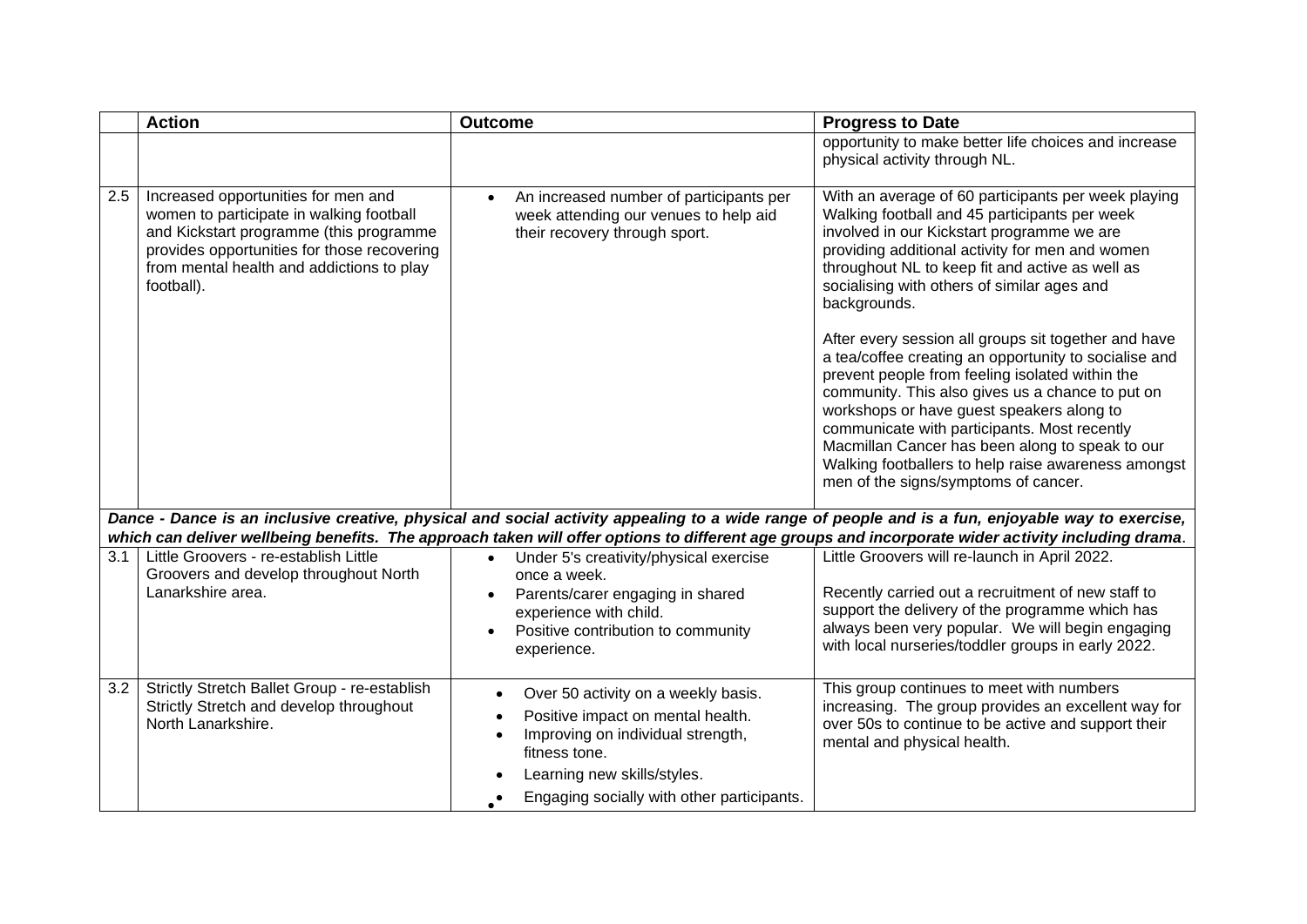|     | <b>Action</b>                                                                                                                                                                                                                                                                                                                                                                  | <b>Outcome</b>                                                                                                                                                                                                                                                                                 | <b>Progress to Date</b>                                                                                                                                                                                                                                                                                                                                                                                                                                                                                                                                                                                                                                                        |
|-----|--------------------------------------------------------------------------------------------------------------------------------------------------------------------------------------------------------------------------------------------------------------------------------------------------------------------------------------------------------------------------------|------------------------------------------------------------------------------------------------------------------------------------------------------------------------------------------------------------------------------------------------------------------------------------------------|--------------------------------------------------------------------------------------------------------------------------------------------------------------------------------------------------------------------------------------------------------------------------------------------------------------------------------------------------------------------------------------------------------------------------------------------------------------------------------------------------------------------------------------------------------------------------------------------------------------------------------------------------------------------------------|
| 3.3 | NL Studio/NL2 all ability drama -<br>development of all ability drama groups for<br>adults.                                                                                                                                                                                                                                                                                    | Restablish connections/friendships post<br>covid<br>Skills for life-based learning<br>$\bullet$<br>Promote confidence through development<br>Explore thematic/issue-based theatre and<br>positive impact on group<br>Create a safe, positive working space for<br>$\bullet$<br>participants    | Groups are re-established and very busy with<br>participants. Feedback from participants is<br>extremely positive with the group offering a welcome<br>return to "normality".                                                                                                                                                                                                                                                                                                                                                                                                                                                                                                  |
| 3.4 | Drama Masterclasses, holiday projects for<br>young people.                                                                                                                                                                                                                                                                                                                     | Create a safe space for young people to<br>$\bullet$<br>share ideas.<br>Learn transferable life skills.<br>Encourage leadership skills with peers.<br>Promote confidence through development<br>of creative content.<br>Tackle isolation by creating a space to<br>make new circle of friends. | A number of holiday clubs have been held with<br>further planned for the coming Spring/Summer<br>period.<br>During the Summer of 2021, the team were heavily<br>involved in offering activities as part of the offering<br>for Club 365.                                                                                                                                                                                                                                                                                                                                                                                                                                       |
|     | Play - Physical activity through play can support children's mental and cognitive development as well as their physical health. Evidence suggests<br>that children who are physically active when young are more likely to adopt healthy lifestyles as they grow up. Play is, however, important at all<br>ages and the actions below seek to stimulate residents of all ages. |                                                                                                                                                                                                                                                                                                |                                                                                                                                                                                                                                                                                                                                                                                                                                                                                                                                                                                                                                                                                |
| 4.1 | Active & health themed Bookbug (as<br>previously done during Love Life Love<br>libraries). Local NHS Health Promotion<br>Officers will come along to support parents<br>by being there to chat, promote current<br>initiatives around health & wellbeing e.g.<br>vitamins, food, vouchers, support groups<br>etc.                                                              | Support parents and carers on possible<br>activities to do regularly with their<br>children. These events will include<br>targeted health promotions - e.g. teeth<br>cleaning etc.<br>Early start promotion of exercise and<br>activity for babies and toddlers.                               | Discussions are underway with NHS Health<br>Promotion officers but dedicated health themed<br>sessions are yet to commence. This will carry over<br>into next year's action plan.<br>To support a wider approach to promoting health<br>and wellbeing through literary means we will be<br>launching Fit Stop in early 2022. As part of our<br>#OneTeam efforts, NL Libraries are supporting a<br>collaborative effort with a development to benefit the<br>users of our leisure facilities. New fitness and<br>nutrition focussed literature has been purchased for<br>a FIT stop initially outside Ravenscraig Gym to<br>ensure residents have access to health information. |
| 4.2 | Story walks from Libraries (Trail tales)                                                                                                                                                                                                                                                                                                                                       | Supporting family activity.                                                                                                                                                                                                                                                                    | Story walks launched during 2021, primarily focused<br>on walking trails around Summerlee Museum of                                                                                                                                                                                                                                                                                                                                                                                                                                                                                                                                                                            |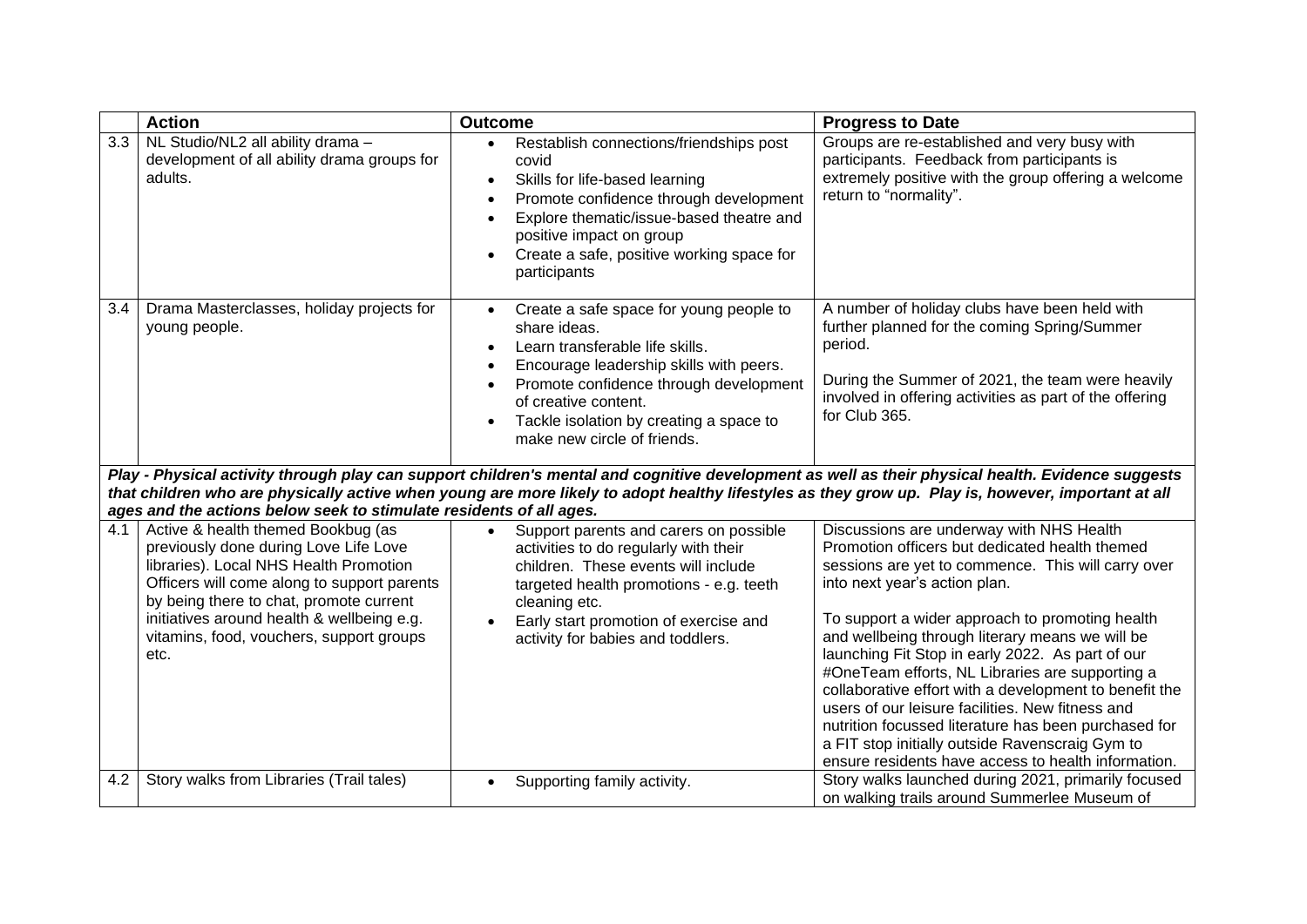|     | <b>Action</b>                                                                                                                                                                                                                                                                                                                                                                                                                                                                                                                                                                         | <b>Outcome</b>                                                                                                                                      | <b>Progress to Date</b>                                                                                                                                                                                                                                                                                                 |  |  |
|-----|---------------------------------------------------------------------------------------------------------------------------------------------------------------------------------------------------------------------------------------------------------------------------------------------------------------------------------------------------------------------------------------------------------------------------------------------------------------------------------------------------------------------------------------------------------------------------------------|-----------------------------------------------------------------------------------------------------------------------------------------------------|-------------------------------------------------------------------------------------------------------------------------------------------------------------------------------------------------------------------------------------------------------------------------------------------------------------------------|--|--|
|     |                                                                                                                                                                                                                                                                                                                                                                                                                                                                                                                                                                                       | Increase family quality time with children<br>as well as health benefits of reading                                                                 | Industrial Life. Around 12 participants take part in<br>each walk. We will continue to promote to<br>encourage more participants, moving into other<br>areas.                                                                                                                                                           |  |  |
| 4.3 | Implement a House of Games style board<br>game club. This will be targeted at older<br>residents.                                                                                                                                                                                                                                                                                                                                                                                                                                                                                     | Engage older members of the community<br>in activities that stimulate the brain either<br>via logic or strategy or from the social<br>interactions. | House of Games will formally launch in January<br>2022. A taster session has been held as part of the<br>New Tricks club and received very positive<br>feedback.                                                                                                                                                        |  |  |
|     | Creativity & Culture - Engaging with arts and culture is central to the mental health and wellbeing of our communities. Getting involved in, an arts<br>or ceramics class, participating in a film workshop, visiting an exhibition or volunteering in a museum can have a powerful and lasting effect on<br>physical and mental health. The benefits are well documented; it can help protect against and manage a range of mental health conditions,<br>alleviate loneliness and isolation, allow participants to express their experiences, learn new skills and build confidence. |                                                                                                                                                     |                                                                                                                                                                                                                                                                                                                         |  |  |
| 5.1 | Continued development and expansion of<br>in-person art classes for adults & children<br>with an increased focus on the physical<br>experience of artmaking.                                                                                                                                                                                                                                                                                                                                                                                                                          | Improve physical dexterity, intellectual<br>focus and mental health & wellbeing.                                                                    | We continue to offer a range of in person classes for<br>a range of age groups and abilities. On a weekly<br>basis, the following are on offer:<br>Visual Arts = $11$ classes<br>Pather Arts = $8$ classes<br>Photomedia = $4$ classes                                                                                  |  |  |
| 5.2 | Dedicated creative space/ facility in each<br>local area (multi-use community space<br>using existing facilities in a new, co-<br>produced approach).                                                                                                                                                                                                                                                                                                                                                                                                                                 | Shared community spaces dedicated to<br>$\bullet$<br>creativity and community collaboration.<br>Improved mental health and wellbeing.               | Discussions around expansion of the creative space<br>continue and will form part of wider plans for the<br>establishment of Town & Community hubs. In the<br>interim, options to establish a creative space in<br>facilities across our estate will continue to be<br>explored.                                        |  |  |
| 5.3 | Photography Walks. Available at<br>Photomedia studio at Summerlee and as<br>an outreach activity to groups/centres in<br>NL area.                                                                                                                                                                                                                                                                                                                                                                                                                                                     | Increased physical activity.<br>$\bullet$<br>Increased socialisation and improved<br>mental health and wellbeing.                                   | Photography walks are established and are popular.                                                                                                                                                                                                                                                                      |  |  |
| 5.4 | Work with local communities to involve<br>them directly in decisions about their<br>cultural heritage - seek opportunities to<br>provide local access to local interest<br>projects, celebrating the heritage of the<br>communities of North Lanarkshire.                                                                                                                                                                                                                                                                                                                             | More people engaged with their heritage<br>in a meaningful way; foster community<br>cohesion and capacity building.                                 | As part of ongoing plans to refresh and review our<br>offer at both Summerlee and NL Heritage Centre,<br>members of the public have been invited to give their<br>views through our public surveys. These have been<br>promoted on social media and are supplemented by<br>facilitated conversations with local groups. |  |  |